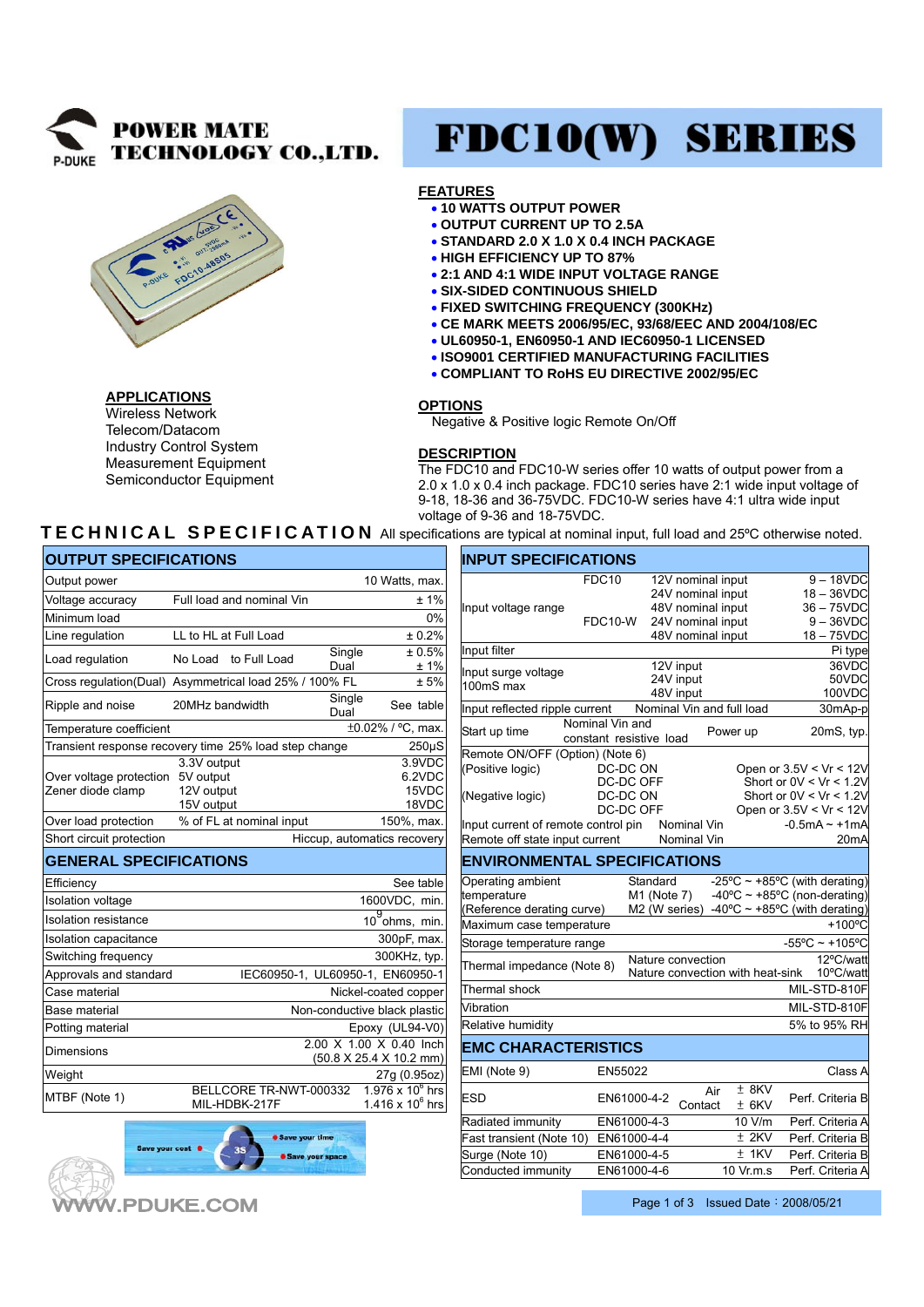### **POWER MATE** TECHNOLOGY CO., LTD.

### **10 WATTS DC-DC CONVERTER**

| <b>Model</b>    |                        |                   | <b>Output Current</b> |                    | Output <sup>(4)</sup>     | <b>Input Current</b> |                         | $Eff^{(4)}$ | Capacitor <sup>(5)</sup> |
|-----------------|------------------------|-------------------|-----------------------|--------------------|---------------------------|----------------------|-------------------------|-------------|--------------------------|
| <b>Number</b>   | Input<br>Range         | Output<br>Voltage | Min.<br>load          | <b>Full load</b>   | <b>Ripple &amp; Noise</b> | No load<br>(3)       | <b>Full load</b><br>(2) | $(\%)$      | Load max                 |
| FDC10-12S33     | $9 - 18$ VDC           | 3.3 VDC           | 0 <sub>m</sub> A      | 2000mA             | 50mVp-p                   | 17mA                 | 724mA                   | 80          | 6800µF                   |
| FDC10-12S05     | $9 - 18$ VDC           | 5 VDC             | 0 <sub>m</sub> A      | 2000mA             | 50mVp-p                   | 21mA                 | 1082mA                  | 81          | 4700µF                   |
| FDC10-12S12     | $9 - 18$ VDC           | 12 VDC            | 0 <sub>m</sub> A      | 830 <sub>m</sub> A | 50mVp-p                   | 38 <sub>m</sub> A    | 1037mA                  | 84          | 690µF                    |
| FDC10-12S15     | $9 - 18$ VDC           | 15 VDC            | 0 <sub>m</sub> A      | 670 <sub>m</sub> A | 50mVp-p                   | 36mA                 | 1046mA                  | 84          | 470µF                    |
| FDC10-12D05     | $9 - 18$ VDC           | $± 5$ VDC         | 0 <sub>m</sub> A      | ± 1000mA           | 75mVp-p                   | 39 <sub>m</sub> A    | 1042mA                  | 84          | $± 680 \mu F$            |
| FDC10-12D12     | $9 - 18$ VDC           | $± 12$ VDC        | 0 <sub>m</sub> A      | ± 416mA            | 75mVp-p                   | 47 <sub>m</sub> A    | 1053mA                  | 83          | $± 330 \mu F$            |
| FDC10-12D15     | $9 - 18$ VDC           | $± 15$ VDC        | 0 <sub>m</sub> A      | ± 333mA            | 75mVp-p                   | 45 <sub>m</sub> A    | 1041mA                  | 84          | $± 110 \mu F$            |
| FDC10-24S33 (W) | $18 - 36 (9 - 36)$ VDC | 3.3 VDC           | 0 <sub>m</sub> A      | 2000(2500mA)       | 50mVp-p                   | 15(13mA)             | 362(465mA)              | 80(78)      | 6800µF                   |
| FDC10-24S05 (W) | $18 - 36 (9 - 36)$ VDC | 5 VDC             | 0 <sub>m</sub> A      | 2000mA             | 50mVp-p                   | 22(11mA)             | 534 (548mA)             | 82 (80)     | 4700µF                   |
| FDC10-24S12 (W) | $18 - 36 (9 - 36)$ VDC | 12 VDC            | 0 <sub>m</sub> A      | 830 <sub>m</sub> A | 50mVp-p                   | 18(16mA)             | 519 (519mA)             | 84 (84)     | 690µF                    |
| FDC10-24S15 (W) | $18 - 36 (9 - 36)$ VDC | 15 VDC            | 0 <sub>m</sub> A      | 670mA              | 50mVp-p                   | 36(26mA)             | 523 (544mA)             | 84 (81)     | 470µF                    |
| FDC10-24D05 (W) | $18 - 36(9 - 36)$ VDC  | ± 5 VDC           | 0 <sub>m</sub> A      | ± 1000mA           | 75mVp-p                   | 28(15mA)             | 527 (534mA)             | 83 (82)     | $± 680 \mu F$            |
| FDC10-24D12 (W) | $18 - 36 (9 - 36)$ VDC | $± 12$ VDC        | 0 <sub>m</sub> A      | ± 416mA            | 75mVp-p                   | 24(15mA)             | 513 (547mA)             | 85 (80)     | $± 330 \mu F$            |
| FDC10-24D15 (W) | $18 - 36(9 - 36)$ VDC  | $± 15$ VDC        | 0 <sub>m</sub> A      | ± 333mA            | 75mVp-p                   | 31(22mA)             | 520 (548mA)             | 84 (80)     | $± 110 \mu F$            |
| FDC10-48S33 (W) | $36 - 75(18 - 75)$ VDC | 3.3 VDC           | 0 <sub>m</sub> A      | 2000(2500mA)       | 50mVp-p                   | 11(10mA)             | 181(239mA)              | 80(76)      | 6800µF                   |
| FDC10-48S05 (W) | $36 - 75(18 - 75)$ VDC | 5 VDC             | 0 <sub>m</sub> A      | 2000mA             | 50mVp-p                   | 14(9mA)              | 260 (270mA)             | 84 (81)     | 4700µF                   |
| FDC10-48S12 (W) | $36 - 75(18 - 75)$ VDC | 12 VDC            | 0 <sub>m</sub> A      | 830 <sub>m</sub> A | 50mVp-p                   | 14(9mA)              | 253 (259mA)             | 86 (84)     | 690 <sub>u</sub> F       |
| FDC10-48S15 (W) | $36 - 75(18 - 75)$ VDC | 15 VDC            | 0 <sub>m</sub> A      | 670mA              | 50mVp-p                   | 10(11mA)             | 252 (262mA)             | 87 (84)     | 470µF                    |
| FDC10-48D05 (W) | $36 - 75(18 - 75)$ VDC | ± 5 VDC           | 0 <sub>m</sub> A      | ± 1000mA           | 75mVp-p                   | 16(12mA)             | 260 (267mA)             | 84 (82)     | $± 680 \mu F$            |
| FDC10-48D12 (W) | $36 - 75(18 - 75)$ VDC | $± 12$ VDC        | 0 <sub>m</sub> A      | ± 416mA            | 75mVp-p                   | 19(20mA)             | 254 (281mA)             | 86 (78)     | $± 330 \mu F$            |
| FDC10-48D15 (W) | $36 - 75(18 - 75)$ VDC | $± 15$ VDC        | 0 <sub>m</sub> A      | ± 333mA            | 75mVp-p                   | 16(20mA)             | 256 (270mA)             | 85(81)      | $± 110 \mu F$            |

Note<br>1. 1. BELLCORE TR-NWT-000332. Case 1: 50% Stress, Temperature at 40ºC.

MIL-HDBK-217F Notice2 @Ta=25 ºC, Full load(Ground, Benign, controlled environment).

2. Maximum value at nominal input voltage and full load of standard type.<br>3. Typical value at nominal input voltage and no load.

Typical value at nominal input voltage and no load.

4. Typical value at nominal input voltage and full load.

5. Test by minimum Vin and constant resistive load.

6. The ON/OFF control pin voltage is referenced to -Vin.

To order positive logic ON/OFF control add the suffix-P (Ex: FDC10-12S05-P); To order negative logic ON-OFF control add the suffix-N (Ex: FDC10-12S05-N)

7. M1 version is more efficient, therefore, it can be operated in a more extensive temperature range than standard and M2 version.

8. Heat sink is optional and P/N: 7G-0020C-F.

9. The FDC10 series can meet EN55022 Class A with parallel an external capacitor to the input pins.

- Recommend: 12Vin : 4.7μF/25V 1210 MLCC .
	- 24Vin : 2.2μF/50V 1812 MLCC .
	- 48Vin : 1.5μF/100V 1812 MLCC .
- 10. An external input filter capacitor is required if the module has to meet EN61000-4-4, EN61000-4-5. The filter capacitor Power Mate suggest: Nippon chemi-con KY series,  $220 \mu$  F/100V. ESR 48m $\Omega$ .











Page 2 of 3 Issued Date:2008/05/21